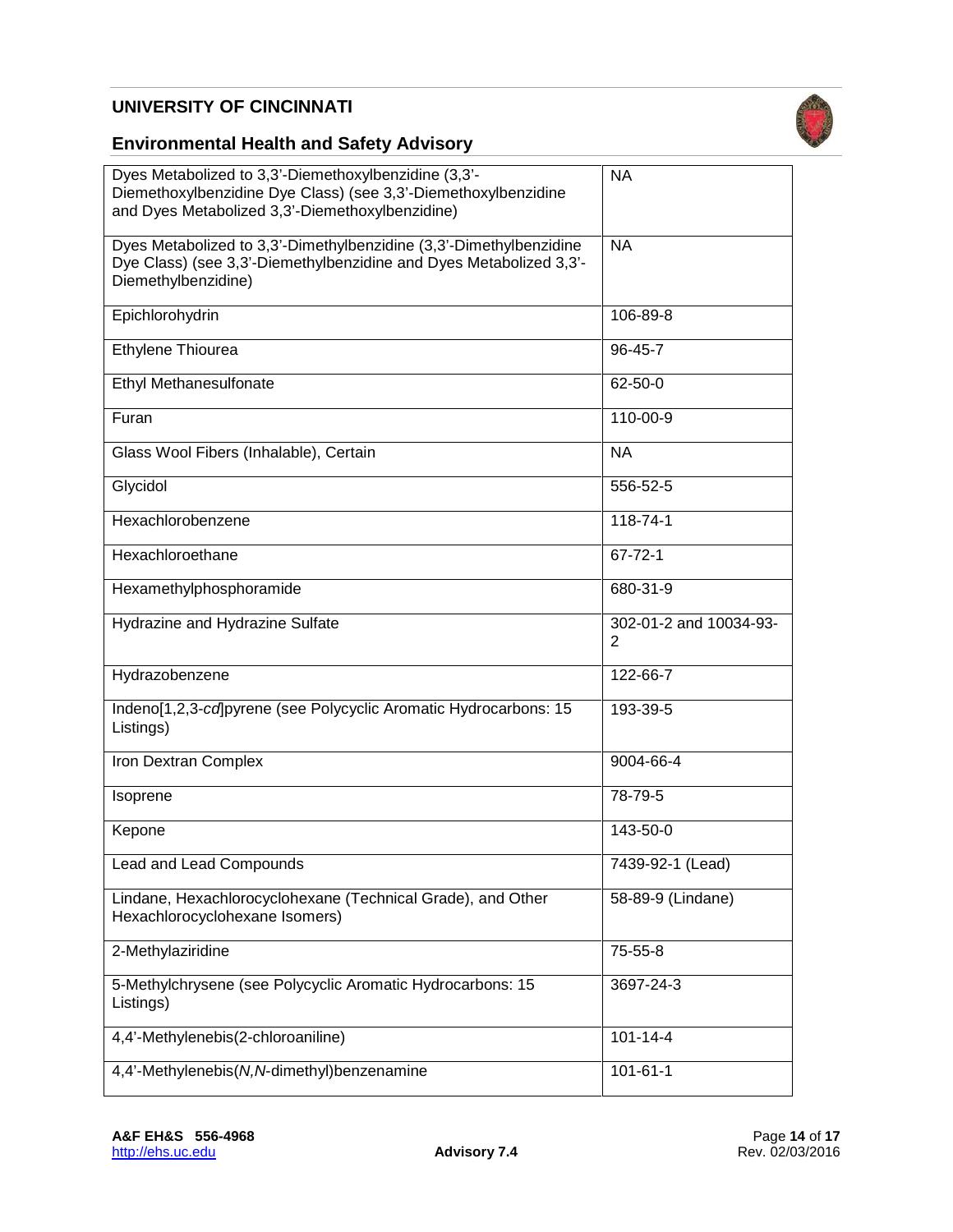## **UNIVERSITY OF CINCINNATI**



#### **Environmental Health and Safety Advisory**

| 4,4'-Methylenedianiline and Its Dihydrochloride                                   | 101-77-9 and 13552-44-<br>8 |
|-----------------------------------------------------------------------------------|-----------------------------|
| Methyleugenol                                                                     | $93 - 15 - 2$               |
| Methyl Methanesulfonate                                                           | 66-27-3                     |
| N-Methyl-N'-Nitro-N-Nitrosoguanidine (see N-Nitrosamines: 15<br>Listings)         | 70-25-7                     |
| Metronidazole                                                                     | 443-48-1                    |
| Michler's Ketone                                                                  | 90-94-8                     |
| <b>Mirex</b>                                                                      | 2385-85-5                   |
| Naphthalene                                                                       | $91 - 20 - 3$               |
| Nickel, Metallic (see Nickel Compounds and Metallic Nickel)                       | 7440-02-0                   |
| Nitrilotriacetic Acid                                                             | 139-13-6                    |
| o-Nitroanisole                                                                    | $91 - 23 - 6$               |
| Nitrobenzene                                                                      | 98-95-3                     |
| 6-Nitrochrysene (see Nitroarenes [Selected])                                      | 7496-02-8                   |
| Nitrofen                                                                          | 1836-75-5                   |
| Nitrogen Mustard Hydrochloride                                                    | 55-86-7                     |
| Nitromethane                                                                      | 75-52-5                     |
| 2-Nitropropane                                                                    | 79-46-9                     |
| 1-Nitropyrene (see Nitroarenes [Selected])                                        | 5522-43-0                   |
| 4-Nitropyrene (see Nitroarenes [Selected])                                        | 57835-92-4                  |
| N-Nitrosodi-n-butylamine (see Nitroamines: 15 Listings)                           | 924-16-3                    |
| /V-Nitrosodiethanolamine (see Nitroamines: 15 Listings)                           | 1116-54-7                   |
| N-Nitrosodiethylamine (see Nitroamines: 15 Listings)                              | 55-18-5                     |
| /V-Nitrosodimethylamine (see Nitroamines: 15 Listings)                            | 62-75-9                     |
| N-Nitrosodi-n-propylamine (see Nitroamines: 15 Listings)                          | 621-64-7                    |
| N-Nitroso-N-ethylurea (see Nitroamines: 15 Listings)                              | 759-73-9                    |
| 4-(Nitrosomethylamino)-1-(3-pyridil)-1-butanone (see Nitroamines: 15<br>Listings) | 64091-91-4                  |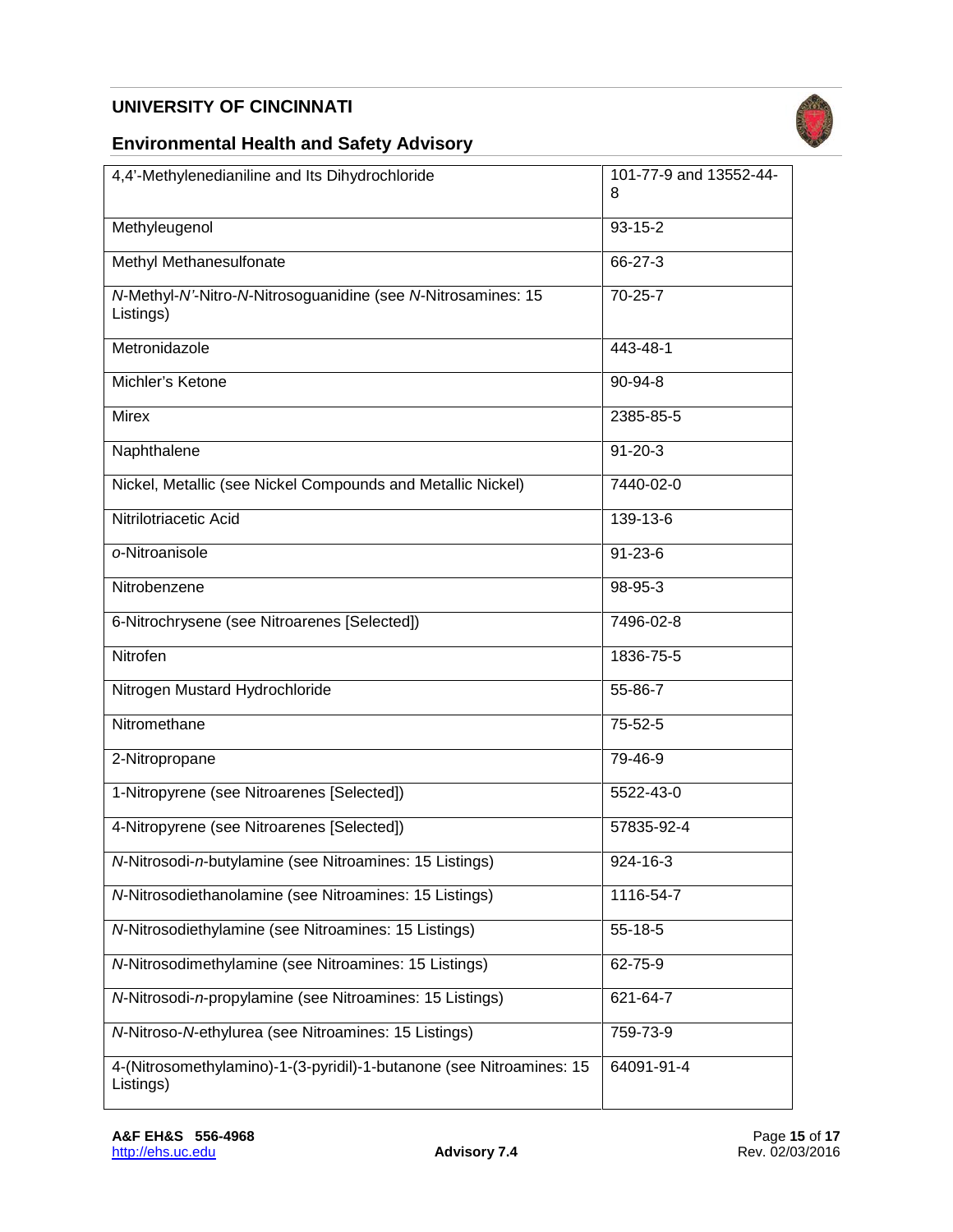## **UNIVERSITY OF CINCINNATI**



#### **Environmental Health and Safety Advisory**

| N-Nitroso-N-methylurea (see Nitroamines: 15 Listings)                       | 684-93-5              |
|-----------------------------------------------------------------------------|-----------------------|
| /V-Nitrosomethylvinylamine (see Nitroamines: 15 Listings)                   | 4549-40-0             |
| N-Nitrosomorpholine (see Nitroamines: 15 Listings)                          | 59-89-2               |
| <b>N-Nitrosonornicotine (see Nitroamines: 15 Listings)</b>                  | 16543-55-8            |
| <b>N-Nitrosopiperidine (see Nitroamines: 15 Listings)</b>                   | 100-75-4              |
| <b>N-Nitrosopyrrolidine (see Nitroamines: 15 Listings)</b>                  | 930-55-2              |
| <b>N-Nitrososarcosine (see Nitroamines: 15 Listings)</b>                    | 13256-22-9            |
| o-Nitrotoluene                                                              | 88-72-2               |
| Norethisterone                                                              | 68-22-4               |
| Ochratoxin A                                                                | 303-47-9              |
| 4,4'-Oxydianiline                                                           | 101-80-4              |
| Oxymetholone                                                                | 434-07-1              |
| Phenacetin (see Phenacetin and Analgesic Mixtures Containing<br>Phenacetin) | 62-44-2               |
| Phenazopyridine Hydrochloride                                               | 136-40-3              |
| Phenolphthalein                                                             | 77-09-8               |
| Phenoxybenzamine Hydrochloride                                              | 63-92-3               |
| Phenytoin and Phenytoin Sodium                                              | 57-41-0 and 630-93-3  |
| Polybrominated Biphenyls                                                    | <b>NA</b>             |
| Polychlorinated Biphenyls                                                   | 1336-36-3             |
| Procarbazine and Its Hydrochloride                                          | 671-16-9 and 366-70-1 |
| Progesterone                                                                | 57-83-0               |
| 1,3-Propane Sultone                                                         | 1120-71-4             |
| <b>Propiolactone</b>                                                        | $57 - 57 - 8$         |
| Propylene Oxide                                                             | 75-56-9               |
| Propylthiouracil                                                            | $51 - 52 - 5$         |
| Reserpine                                                                   | $50 - 55 - 5$         |
| Riddelliine                                                                 | 23246-96-0            |